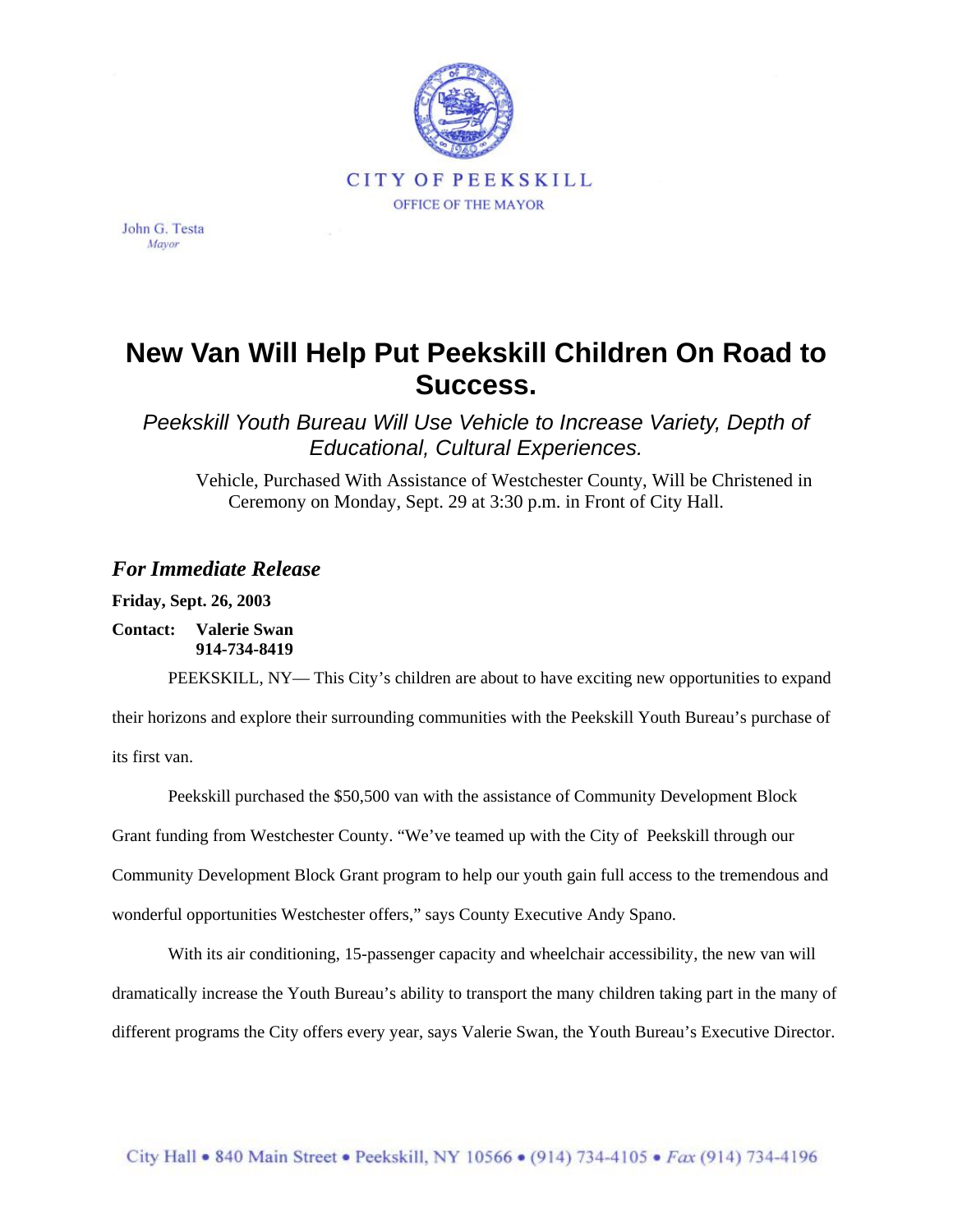"This van will prove a vital resource in assisting our children in doing everything from gaining new cultural experiences, to going on job interviews, to participating in special educational programs," Swan says.

"I like to think that the miles to be logged on this van will actually be bringing the City's youth closer to full, successful lives," Spano says. The County paid for most of the GMC Midbuss' \$50,500 cost.

In the past, the Youth Bureau had to rent a van to take participating children to events outside of the City. Mayor John Testa and Bob Spencer, head of the Peekskill Area Chapter of the NAACP, came up with the idea for the van together, Testa says. "We both felt that our kids from Peekskill needed a vehicle with a Peekskill identity to help instill a feeling of pride about being from Peekskill as they travel to events both in and out of the City," he says.

Besides boosting morale, the new van will both reduce costs and increase the Youth Bureau's ability to help its charges, Swan says. "During the summer we rented vans almost every other week. Other times of the year we rented them once a month," Swan says. Plans are to put the van to a multitude of uses, Swan says. "We'll take kids on college tours, employment interviews, to GED and other tests, cultural events, art events and other activities," she says.

Peekskill's Youth Bureau is an invaluable resource for the City's children, Spano says. "We're proud of the City and its Youth Bureau on their many programs and creative efforts to bring out the best in their young men and women," he says.

In a special ceremony, the van will be launched on its voyage of educational adventure by Norma Drummond, Assistant Commissioner of the Westchester County Planning Department and some of the children of the City of Peekskill on Monday, Sept. 29 at 3:30 p.m. in front of Peekskill City Hall at 840 Main Street.

For more information, contact Valerie Swan at (914) 734-8419, e-mail vswan@cityofpeekskill.com.